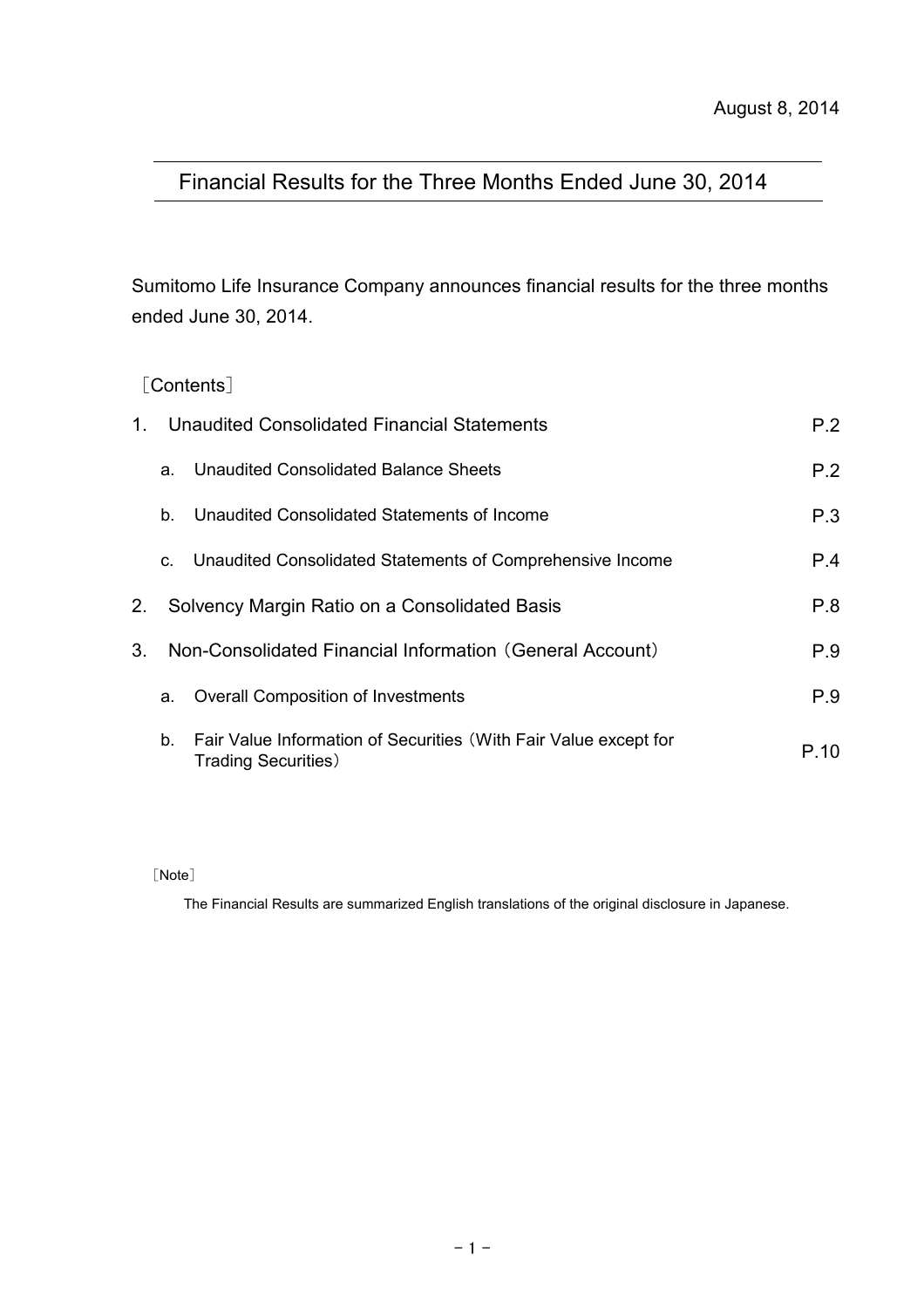## **1. Unaudited Consolidated Financial Statements**

## **a. Unaudited Consolidated Balance Sheets**

|                                                         |                     | (Millions of Yen)  |
|---------------------------------------------------------|---------------------|--------------------|
|                                                         | As of March 31,2014 | As of June 30,2014 |
| ASSETS:                                                 |                     |                    |
| Cash and deposits                                       | 119,211             | 87,899             |
| Call loans                                              | 471,100             | 255,400            |
| Monetary claims bought                                  | 289,088             | 250,963            |
| Securities                                              | 22,120,098          | 22,452,130         |
| Loans                                                   | 2,465,539           | 2,441,473          |
| Tangible fixed assets                                   | 711,065             | 704,766            |
| Intangible fixed assets                                 | 24,122              | 24,288             |
| Due from agents                                         | 3                   |                    |
| Reinsurance receivables                                 | 255                 | 221                |
| Other assets                                            | 261,420             | 296,258            |
| Net defined benefit assets                              | 234                 | 92                 |
| Deferred tax assets                                     | 130,644             | 101,560            |
| Customers' liabilities under acceptances and guarantees |                     | 2,500              |
| Allowance for possible loan losses                      | (2, 189)            | (1,879)            |
| <b>Total assets</b>                                     | 26,590,594          | 26,615,677         |
| <b>LIABILITIES:</b>                                     |                     |                    |
| Policy reserves and other reserves                      | 23,704,788          | 23,767,945         |
| Reserve for outstanding claims                          | 108,068             | 113,825            |
| Policy reserves                                         | 23,318,460          | 23,338,388         |
| Policyholders' dividend reserves                        | 278,259             | 315,731            |
| Reinsurance payables                                    | 120                 | 78                 |
| Corporate bonds                                         | 99,480              | 99,480             |
| Other liabilities                                       | 1,149,679           | 1,055,397          |
| Net defined benefit liabilities                         | 36,090              | 54,800             |
| Accrued retirement benefits for directors               | 13                  | 7                  |
| Reserve for price fluctuation                           | 231,492             | 233,610            |
| Deferred tax liabilities                                | 861                 | 1,017              |
| Deferred tax liabilities for land revaluation           | 22,164              | 22,091             |
| Acceptances and guarantees                              |                     | 2,500              |
| <b>Total liabilities</b>                                | 25,244,690          | 25,236,927         |
| <b>NET ASSETS:</b>                                      |                     |                    |
| Foundation funds                                        | 270,000             | 270,000            |
| Reserve for redemption of foundation funds              | 369,000             | 369,000            |
| Reserve for revaluation                                 | 2                   | 2                  |
| Surplus                                                 | 366,640             | 314,077            |
| Total funds, reserve and surplus                        | 1,005,643           | 953,080            |
| Net unrealized gains on available-for-sale securities   | 422,951             | 509,886            |
| Land revaluation differences                            | (74, 963)           | (75, 107)          |
| Foreign currency translation adjustments                | 2,497               | 1,793              |
| Remeasurements of defined benefit plans                 | (14, 042)           | (10, 960)          |
| Total accumulated other comprehensive income            | 336,442             | 425,612            |
| Minority interests                                      | 3,816               | 57                 |
| Total net assets                                        | 1,345,903           | 1,378,749          |
| Total liabilities and net assets                        | 26,590,594          | 26,615,677         |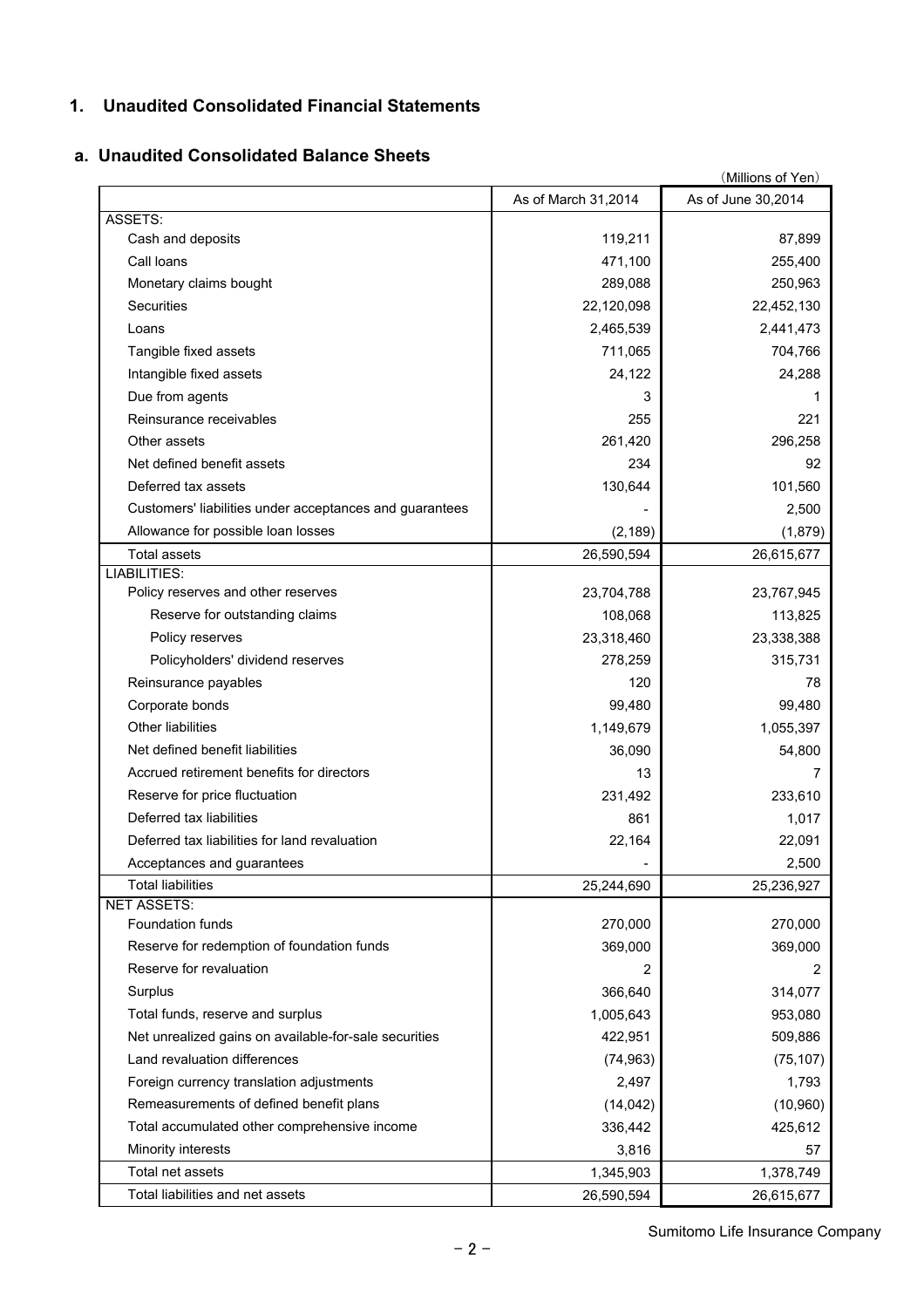#### **b. Unaudited Consolidated Statements of Income**

|                                                            |                                     | (Millions of Yen)                   |
|------------------------------------------------------------|-------------------------------------|-------------------------------------|
|                                                            | Three months ended<br>June 30, 2013 | Three months ended<br>June 30, 2014 |
| Ordinary income                                            | 854,026                             | 819,731                             |
| Insurance premiums and other                               | 593,603                             | 619,640                             |
| Investment income                                          | 203,763                             | 173,218                             |
| Interest, dividends and other income                       | 130,145                             | 124,119                             |
| Gains on trading securities                                | 0                                   |                                     |
| Gains on sales of securities                               | 11,064                              | 476                                 |
| Investment gains on separate accounts                      | 60,503                              | 48,294                              |
| Other ordinary income                                      | 56,658                              | 26,872                              |
| Ordinary expenses                                          | 813,030                             | 787,156                             |
| Benefits and other payments                                | 555,382                             | 593,159                             |
| Claims paid                                                | 140,274                             | 132,670                             |
| Annuity payments                                           | 103,395                             | 194,970                             |
| Benefits payments                                          | 114,927                             | 94,098                              |
| Surrender benefits                                         | 182,088                             | 154,655                             |
| Provision for policy reserves and other reserves           | 68,865                              | 25,788                              |
| Provision for reserve for outstanding claims               | 68,757                              | 5,756                               |
| Provision for policy reserves                              |                                     | 19,928                              |
| Provision for interest on policyholders' dividend reserves | 107                                 | 104                                 |
| Investment expenses                                        | 68,610                              | 47,747                              |
| Interest expenses                                          | 2,209                               | 1,872                               |
| Losses on sales of securities                              | 538                                 | 70                                  |
| Losses on valuation of securities                          | 521                                 | 608                                 |
| Operating expenses                                         | 84,967                              | 82,016                              |
| Other ordinary expenses                                    | 35,205                              | 38,443                              |
| Ordinary profit                                            | 40,996                              | 32,574                              |
| Extraordinary gains                                        | 16                                  | 112                                 |
| Gains on disposals of fixed assets                         | 16                                  | 112                                 |
| <b>Extraordinary losses</b>                                | 9,127                               | 3,596                               |
| Losses on disposals of fixed assets                        | 170                                 | 372                                 |
| Impairment losses                                          | 1,893                               | 1,047                               |
| Provision for reserve for price fluctuation                | 7,018                               | 2,117                               |
| Payments to social responsibility reserve                  | 45                                  | 58                                  |
| Surplus before income taxes and minority interests         | 31,884                              | 29,090                              |
| Income taxes                                               |                                     |                                     |
| Current                                                    | 13,120                              | 9,963                               |
| Deferred                                                   | (5,792)                             | (4,844)                             |
| Total income taxes                                         | 7,328                               | 5,119                               |
| Surplus before minority interests                          | 24,556                              | 23,971                              |
| Minority interests                                         | (113)                               | (125)                               |
| Net surplus                                                | 24,669                              | 24,097                              |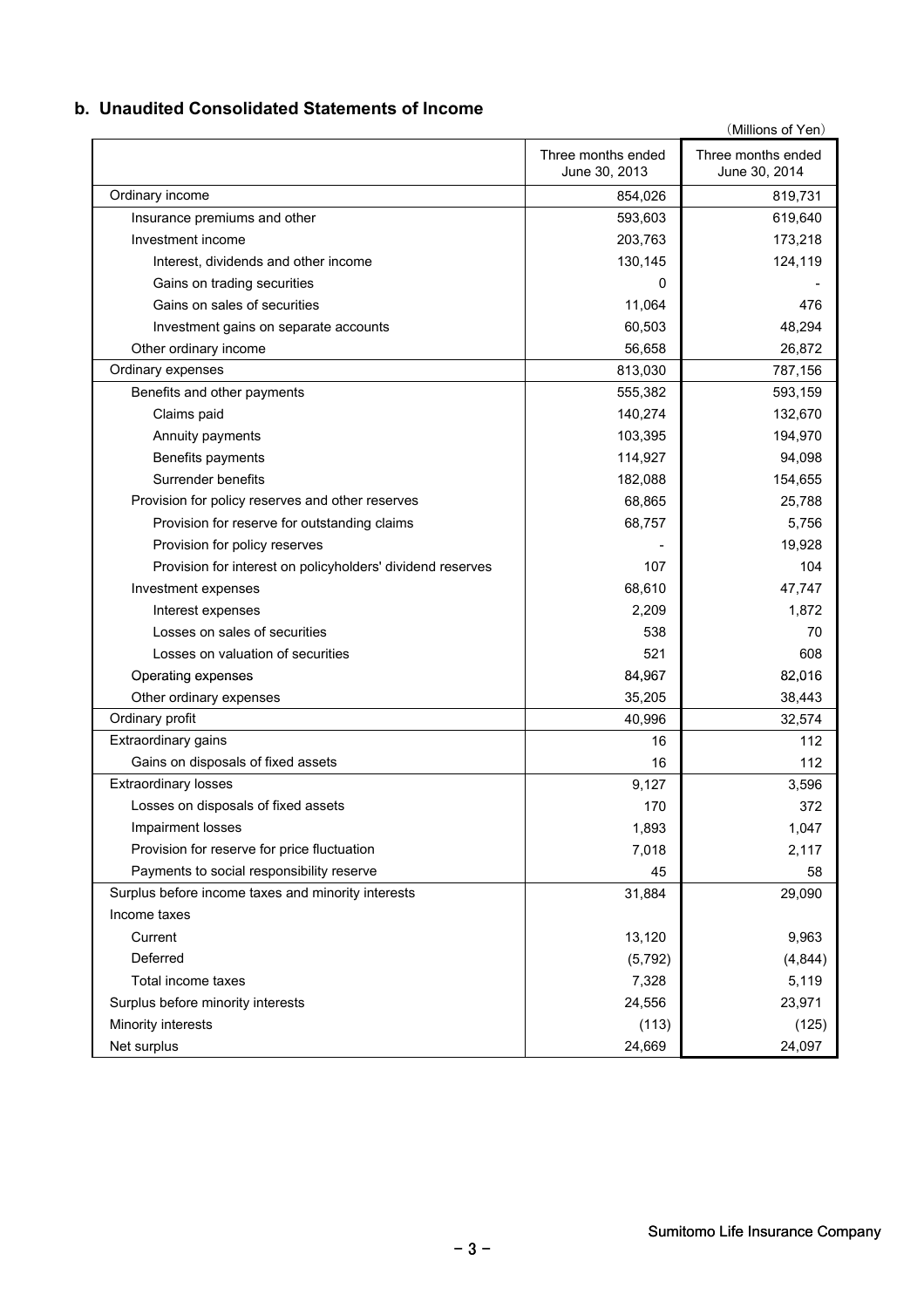## **c. Unaudited Consolidated Statements of Comprehensive Income**

|                                                                                                  |                                     | (Millions of Yen)                   |
|--------------------------------------------------------------------------------------------------|-------------------------------------|-------------------------------------|
|                                                                                                  | Three months ended<br>June 30, 2013 | Three months ended<br>June 30, 2014 |
| Surplus before minority interests                                                                | 24,556                              | 23,971                              |
| Other comprehensive income(loss)                                                                 | (42, 739)                           | 89,344                              |
| Net unrealized gains (losses) on available-for-sale securities                                   | (42, 817)                           | 86,865                              |
| Land revaluation differences                                                                     | (3)                                 |                                     |
| Foreign currency translation adjustments                                                         | 71                                  | (24)                                |
| Remeasurements of defined benefit plans                                                          |                                     | 3,082                               |
| Share of other comprehensive income(loss) of associates<br>accounted for under the equity method | 10                                  | (578)                               |
| Comprehensive income(loss)                                                                       | (18, 182)                           | 113,316                             |
| Comprehensive income(loss) attributable to the Parent Company                                    | (17, 976)                           | 113,411                             |
| Comprehensive income (loss) attributable to minority interests                                   | (206)                               | (95)                                |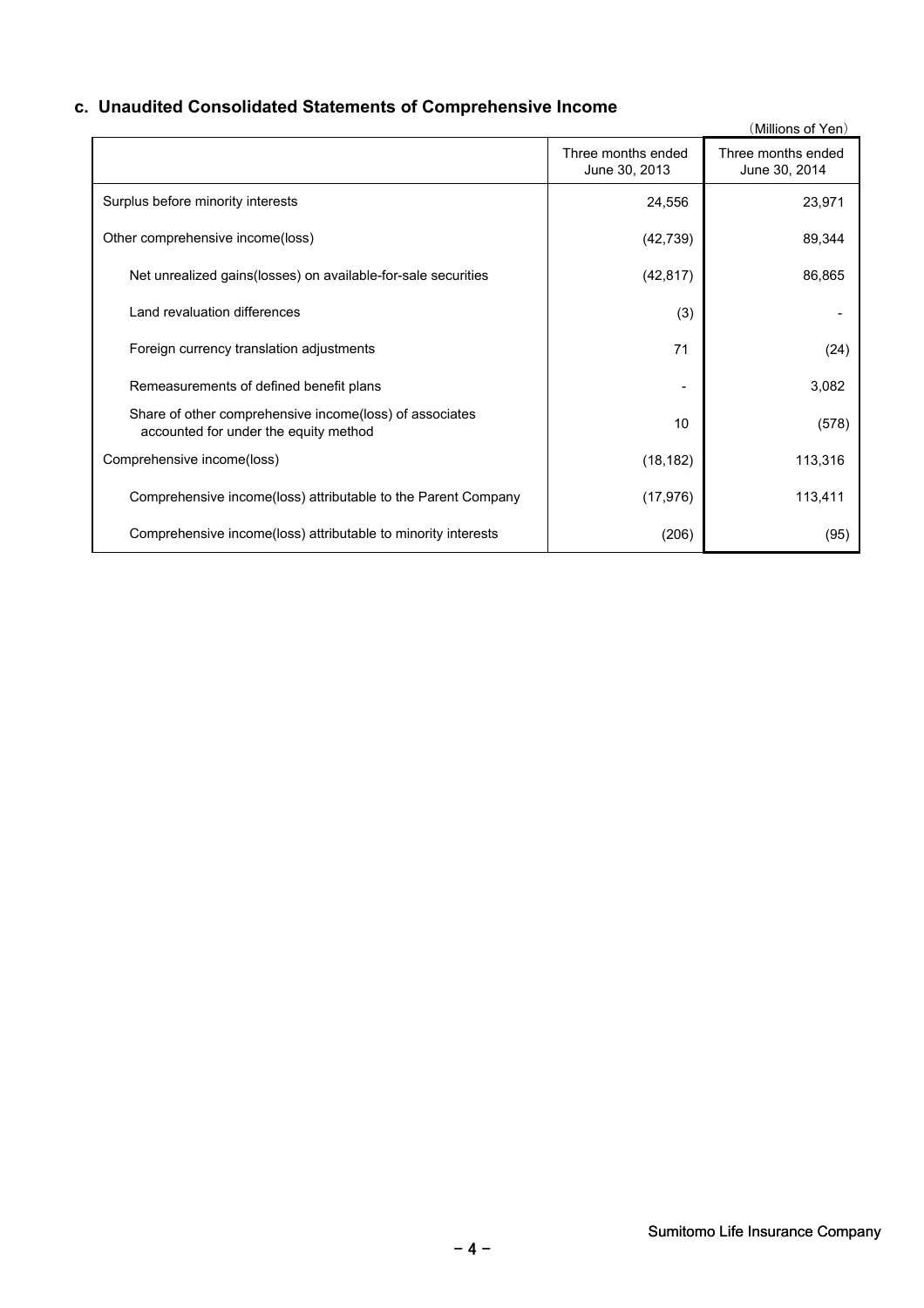## **Notes to the Unaudited Consolidated Financial Statements**

## **Changes in Policies of Preparing the Unaudited Consolidated Financial Statements for the Three Months Ended June 30, 2014**

#### 1. Affiliates

The number of affiliates accounted for by the equity method was 10 as of June 30, 2014.

PT BNI Life Insurance has been included as an affiliate since the end of the period ended June 30, 2014, corresponding to acquiring its shares.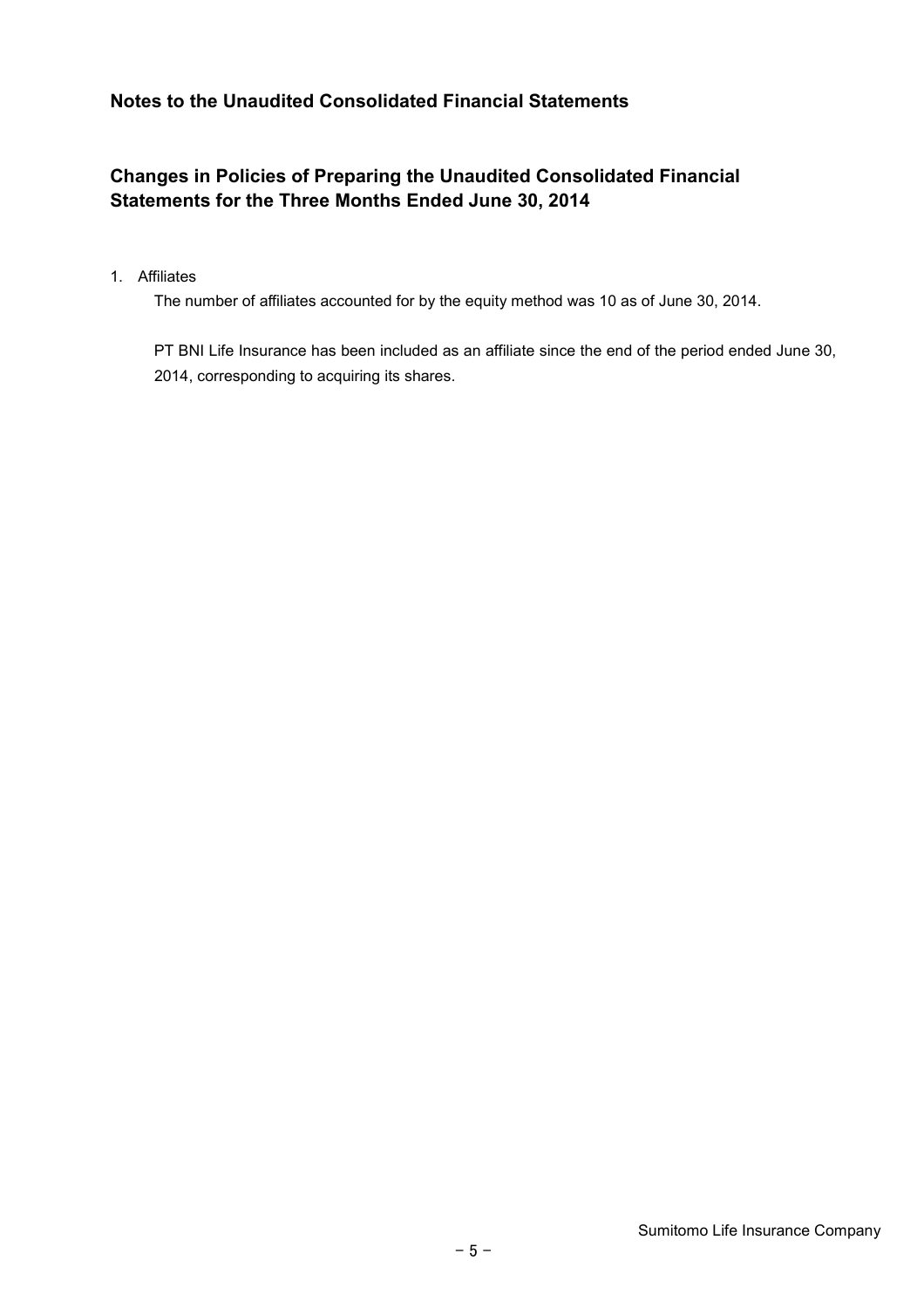#### **Notes to the Unaudited Consolidated Balance Sheet as of June 30, 2014**

- 1. Assets and liabilities denominated in foreign currencies, except for investments in unconsolidated subsidiaries and affiliates, are translated into Japanese Yen at the exchange rates prevailing on the balance sheet date. Investments in unconsolidated subsidiaries and affiliates are translated into Japanese Yen at the exchange rates on the dates of acquisition.
- 2. "Accounting Standard for Retirement Benefits" (ASBJ Statement No.26) and "Guidance on Accounting Standard for Retirement Benefits" (ASBJ Guidance No.25) have been applied at the beginning of the period ended June 30, 2014. Accordingly, from the period ended June 30, 2014, SUMITOMO LIFE INSURANCE COMPANY ("the Company") has changed the periodic allocation method of estimated retirement benefits from the straight-line basis to the benefits formula basis.

With respect to the application of the revised accounting standards, in accordance with the transitional treatment set out in article 37 of the standard, the amount of the impact of changes to the method of calculation of retirement benefit obligations and service costs has been included in surplus as of the beginning of the period.

As a result, surplus at the beginning of the period decreased ¥13,213 million. In addition, ordinary profit and surplus before income taxes and minority interests decreased ¥493 million for the period ended June 30, 2014.

- 3. As the proposed appropriations of surplus of the Company for the fiscal year ended March 31, 2014 were approved at the annual meeting of the representatives of policyholders held on July 2, 2014, we have included such item as of June 30, 2014 in the table above.
- 4. Securities loaned under security lending agreements amounted to ¥1,160,959 million as of June 30, 2014.
- 5. Changes in policyholders' dividend reserves for the period ended June 30, 2014 were as follows:

|                                                         | Millions of Yen |
|---------------------------------------------------------|-----------------|
| Balance at the beginning of the<br>period               | ¥278,259        |
| Transfer from surplus in the<br>previous fiscal year    | 60,141          |
| Dividend payments to<br>policyholders during the period | (22, 773)       |
| Interest accrued during the period                      | 104             |
| Balance at the end of the period                        | ¥315.731        |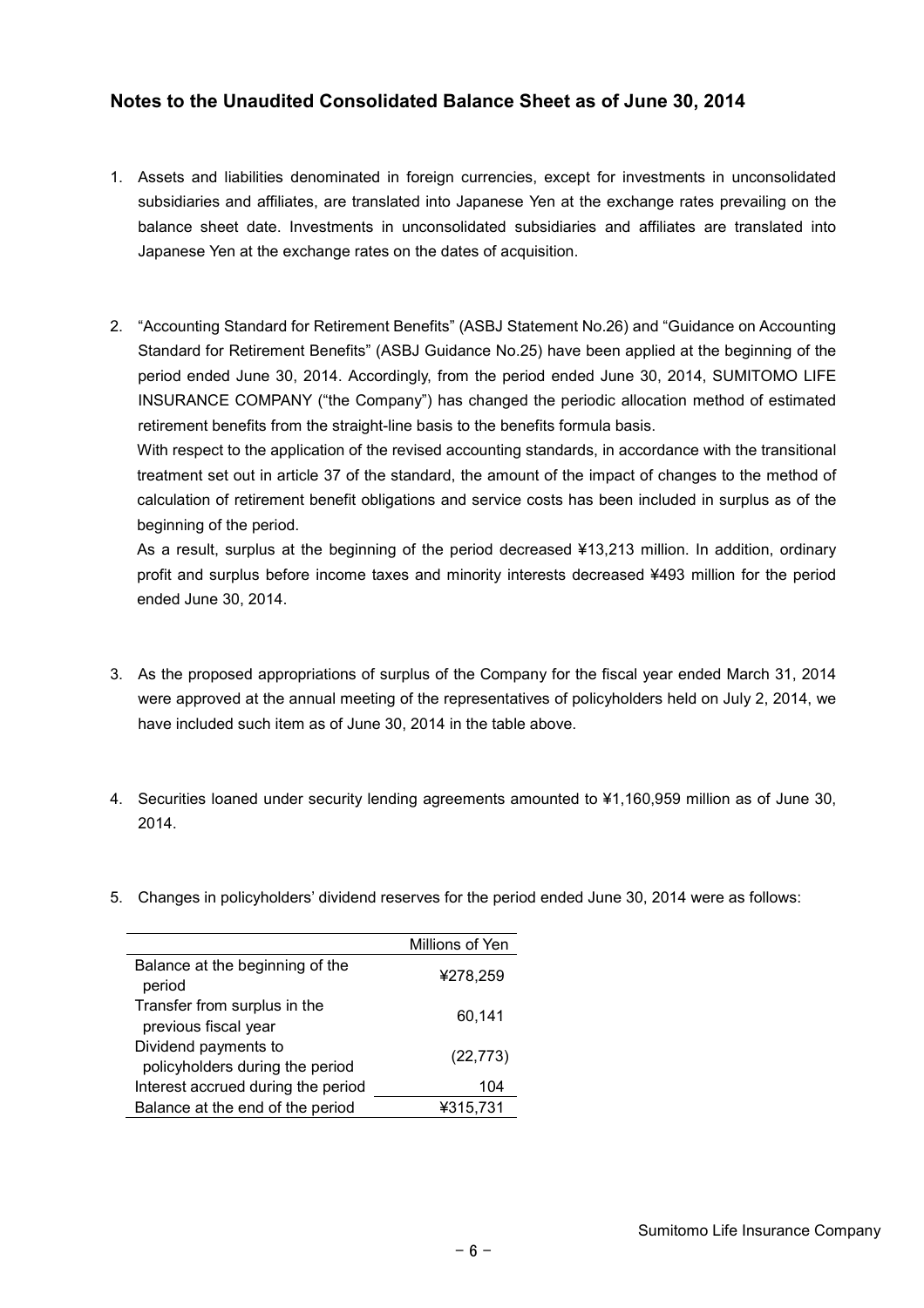## **Notes to the Unaudited Consolidated Statement of Income for the Three Months Ended June 30, 2014**

1. The details of the impairment losses on fixed assets of the Company are as follows:

Accumulated impairment losses on fixed assets are directly deducted from the total asset amounts of their respective asset categories.

#### (1)Method for grouping the assets

The Company groups all the fixed assets held and utilized for the Company's insurance business as one asset group for the impairment test.

For real estate for investment and idle assets, each asset is treated as an independent unit for the impairment test.

#### (2)Description of impairment losses recognized

For the period ended June 30, 2014, the Company recognized impairment losses on real estate for investment that experienced the deterioration of profitability and on the idle assets that experienced the decline in fair value. For these assets, the Company reduced the carrying amount to a recoverable amount, and recognized impairment losses as extraordinary losses in the consolidated statement of income.

(3)Details of fixed assets causing impairment losses

| <b>Asset Group</b>            | <b>Asset Categories</b> | Millions of Yen |  |  |
|-------------------------------|-------------------------|-----------------|--|--|
| Real estate for<br>investment | Land and buildings      | 904             |  |  |
| Idle assets                   | Land and buildings      | 143             |  |  |
| Total                         |                         | ¥ 1.047         |  |  |

(4)The recoverable amount

The recoverable amounts of real estate for investment are determined at net realizable value or value in use. The recoverable amounts for idle assets are net realizable value. Net realizable value is calculated based on an estimated selling value, appraisal value based on Real Estate Appraisal Standards, or publicly announced value. Value in use is determined as the estimated net future cash flows discounted at 5.0%.

2. The total amount of depreciation of tangible fixed assets for the period ended June 30, 2014 was ¥6,565 million. The total amount of depreciation of goodwill for the period ended June 30, 2014 was ¥1,336 million.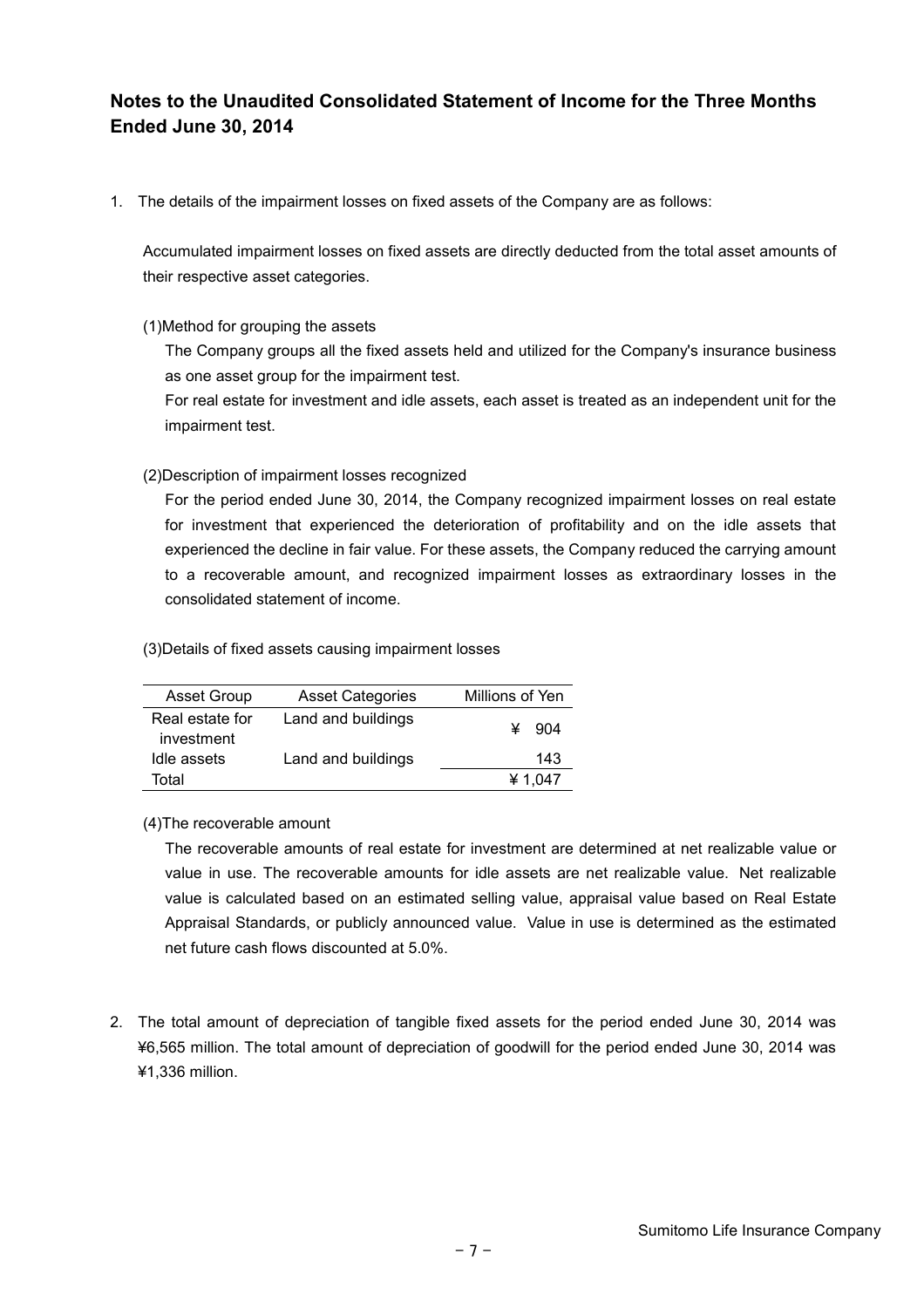#### **2. Solvency Margin Ratio on a Consolidated Basis**

|                                                                                                                | As of March 31,2014 | As of June 30,2014 |
|----------------------------------------------------------------------------------------------------------------|---------------------|--------------------|
| Solvency margin gross amount<br>(A)                                                                            | 2,772,886           | 2,843,459          |
| Foundation funds and others                                                                                    | 945,868             | 937,261            |
| Reserve for price fluctuation                                                                                  | 231,492             | 233,610            |
| Contingency reserve                                                                                            | 301,807             | 301,960            |
| Unusual contingency reserve                                                                                    |                     |                    |
| General allowance for possible loan losses                                                                     | 1,609               | 1,233              |
| Net unrealized gains on available-for-sale securities × 90%<br>(Multiplied by 100% if losses)                  | 549,947             | 662,809            |
| Net unrealized gains on real estate × 85%<br>(Multiplied by 100% if losses)                                    | (85, 859)           | (85, 254)          |
| Total amount of unrecognized actuarial losses and unrecognized past<br>service costs                           | (20, 264)           | (15, 815)          |
| Excess of continued Zillmerized reserve                                                                        | 619,955             | 620,848            |
| Qualifying subordinated debt                                                                                   | 201,980             | 201,980            |
| Excess of continued Zillmerized reserve and qualifying subordinated<br>debt not included in margin calculation |                     |                    |
| Deduction clause                                                                                               | (53, 787)           | (90, 332)          |
| Others                                                                                                         | 80,137              | 75,159             |
| $\sqrt{(\sqrt{R_1^2 + R_5^2} + R_8 + R_9)^2 + (R_2 + R_3 + R_7)^2 + R_4 + R_6}$ (B)<br>Total amount of risk    | 616,378             | 634,824            |
| Insurance risk<br>$R_1$                                                                                        | 81,996              | 81,369             |
| General insurance risk<br>$R_5$                                                                                |                     |                    |
| Large disaster risk<br>$R_6$                                                                                   |                     |                    |
| Third-sector insurance risk<br>$R_8$                                                                           | 50,018              | 50,271             |
| Insurance risk of small-amount, short-term insurer<br>$R_{9}$                                                  |                     |                    |
| Risk of assumed yield<br>$R_2$                                                                                 | 220,364             | 219,172            |
| $R_7$ <sup>*</sup><br>Minimum guarantee risk                                                                   | 52,793              | 53,428             |
| Investment risk<br>$R_3$                                                                                       | 314,179             | 333,337            |
| Operational risk<br>$R_4$                                                                                      | 14,387              | 14,751             |
| Solvency margin ratio<br>$\frac{(A)}{(1/2) \times (B)}$ × 100                                                  | 899.7%              | 895.8%             |

※ The standard method is used for the calculation of the amount equivalent to minimum guarantee risk.

 Note: The amounts and figures in the table above are calculated based on Article 130 of the Insurance Business Act, Article 86-2 and Article 88 of the Ordinance for Enforcement of the Insurance Business Act and Financial Services Agency Public Notice No.23 of 2011.

(millions of yen)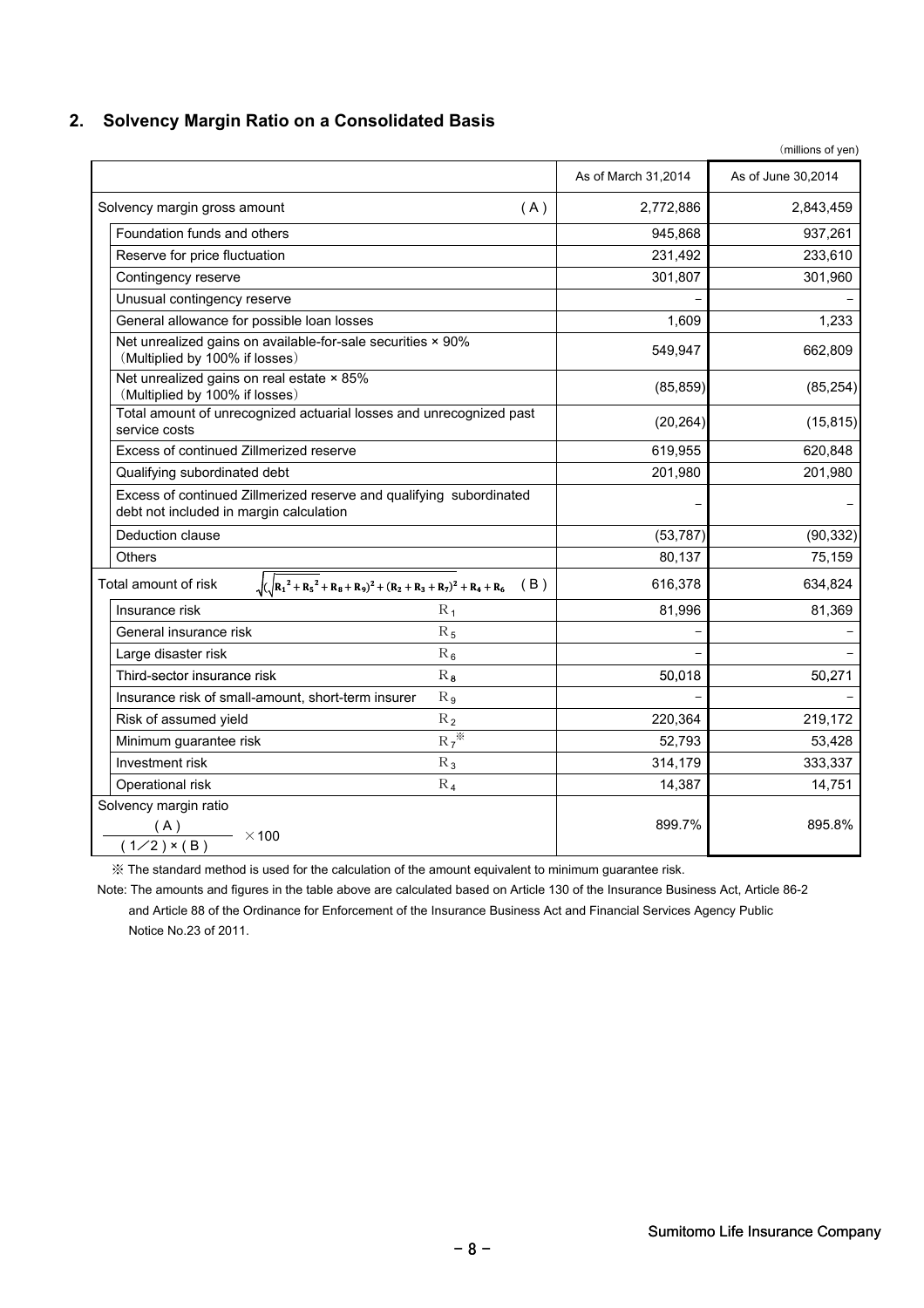## **3. Non-Consolidated Financial Information** (**General Account**)

## **a. Overall Composition of Investments**

|                                    |                                     |                     |            |                    | (millions of yen, %) |
|------------------------------------|-------------------------------------|---------------------|------------|--------------------|----------------------|
|                                    |                                     | As of March 31,2014 |            | As of June 30,2014 |                      |
|                                    |                                     | Amount              | % of total | Amount             | % of total           |
|                                    | Cash, deposits and call loans       | 430,981             | 1.8        | 211,467            | 0.9                  |
|                                    | Monetary claims bought              | 289,088             | 1.2        | 250,963            | 1.0                  |
|                                    | Investments in securities           | 19,507,535          | 82.1       | 19,963,756         | 83.3                 |
|                                    | Domestic bonds                      | 12,526,843          | 52.7       | 12,568,294         | 52.5                 |
|                                    | Domestic stocks                     | 1,218,629           | 5.1        | 1,283,953          | 5.4                  |
|                                    | Foreign securities                  | 5,729,106           | 24.1       | 6,076,697          | 25.4                 |
|                                    | Foreign bonds                       | 5,191,255           | 21.8       | 5,501,966          | 23.0                 |
|                                    | Other foreign securities            | 537,850             | 2.3        | 574,730            | 2.4                  |
|                                    | Other securities                    | 32,955              | 0.1        | 34,811             | 0.1                  |
|                                    | Loans                               | 2,465,539           | 10.4       | 2,441,473          | 10.2                 |
|                                    | Policy loans                        | 335,002             | 1.4        | 330,463            | 1.4                  |
|                                    | Industrial and consumer loans       | 2,130,536           | 9.0        | 2,111,009          | 8.8                  |
|                                    | Real estate                         | 701,212             | 2.9        | 695,072            | 2.9                  |
|                                    | Investment property                 | 497,088             | 2.1        | 492,345            | 2.1                  |
|                                    | Deferred tax assets                 | 123,415             | 0.5        | 95,251             | 0.4                  |
| Other assets                       |                                     | 255,612             | 1.1        | 301,791            | 1.3                  |
| Allowance for possible loan losses |                                     | (2, 189)            | (0.0)      | (1,879)            | (0.0)                |
|                                    | Total                               | 23,771,196          | 100.0      | 23,957,897         | 100.0                |
|                                    | Foreign currency denominated assets | 3,856,203           | 16.2       | 4,035,897          | 16.8                 |

Note: Real estate is recorded as the sum total of land, buildings and construction in progress.